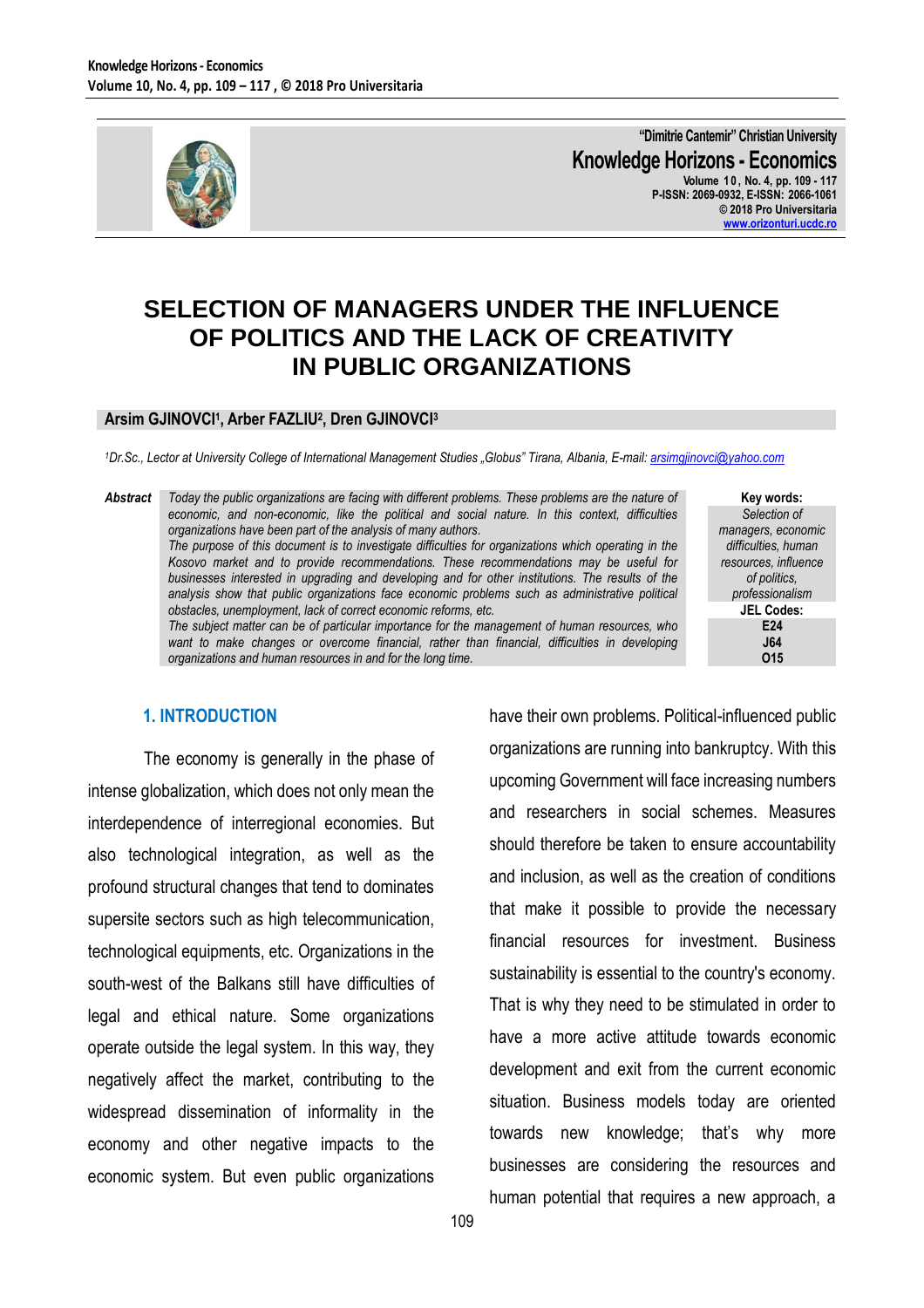new model of thinking, and a new structure. So a new way of approaching certain an issue is needed, businesses are needed to put the individual in the first place.

#### **2. THE PURPOSE OF THE RESEARCH**

In this study we have conducted research in the field of human resource management in organizations. Through exploring the problems, difficulties, weaknesses that organizations and managers face, who have ideas to creating new jobs or new organizations, and how to encourage or motivate investments.

We analyze the impact of inclusive factors such as:

a) Selection of managers under the influence of politics.

b) Lack of creativity.

c) The consequences of tendering.

d) Disadvantaged economic policies.

e) Competition Policies;

f) Lack of professional HR and deliberate inability to compete in the equipment.

### **3. METODOLOGY**

For the preparation of this publication, we research the literature, organizational informations, and human resource management has been reviewed. The selection of organizations is based on the following criteria:

a) Research of public organizations;

b) Research of documents published by various institutions.

To achieve this research we used the primary and secondary research methods.

- Primary data are based on data and information obtained from the field, which are collected through analysis of the documents of different departments of the organization.

- The secondary data are the result of a review of a broad literature on the role and importance of HR, the difficulties faced by public organizations, the selection of personnel in improving service at work. An analysis of published documents, data, data, reports and participant surveys has been analyzed in detail to provide a clear idea of research topics.

## **4. UNEMPLOYMENT IS A BARRIER FOR BUSINESS**

In most countries of the world, human capital is considered to be the most important factor for economic growth, innovation and investment. Human resources by weight and importance are seen as other sources in the organization, but for Chirtoc, E.I. (2010) are considered primary, as their planning and management are extremely important for organizing economic activity. Whereas, Bontis, N. (et al., 1999), the HRs define them as human capital. The human factor in the organization is presented as a combination of intelligence, skills and experience, giving the organization its special character.

The quality and flexibility of the workforce is one of the main factors influencing investment decisions of foreign investors. Kosovo faces a high level of unemployment, in some cases with a lack of appropriate qualifications. The main challenge for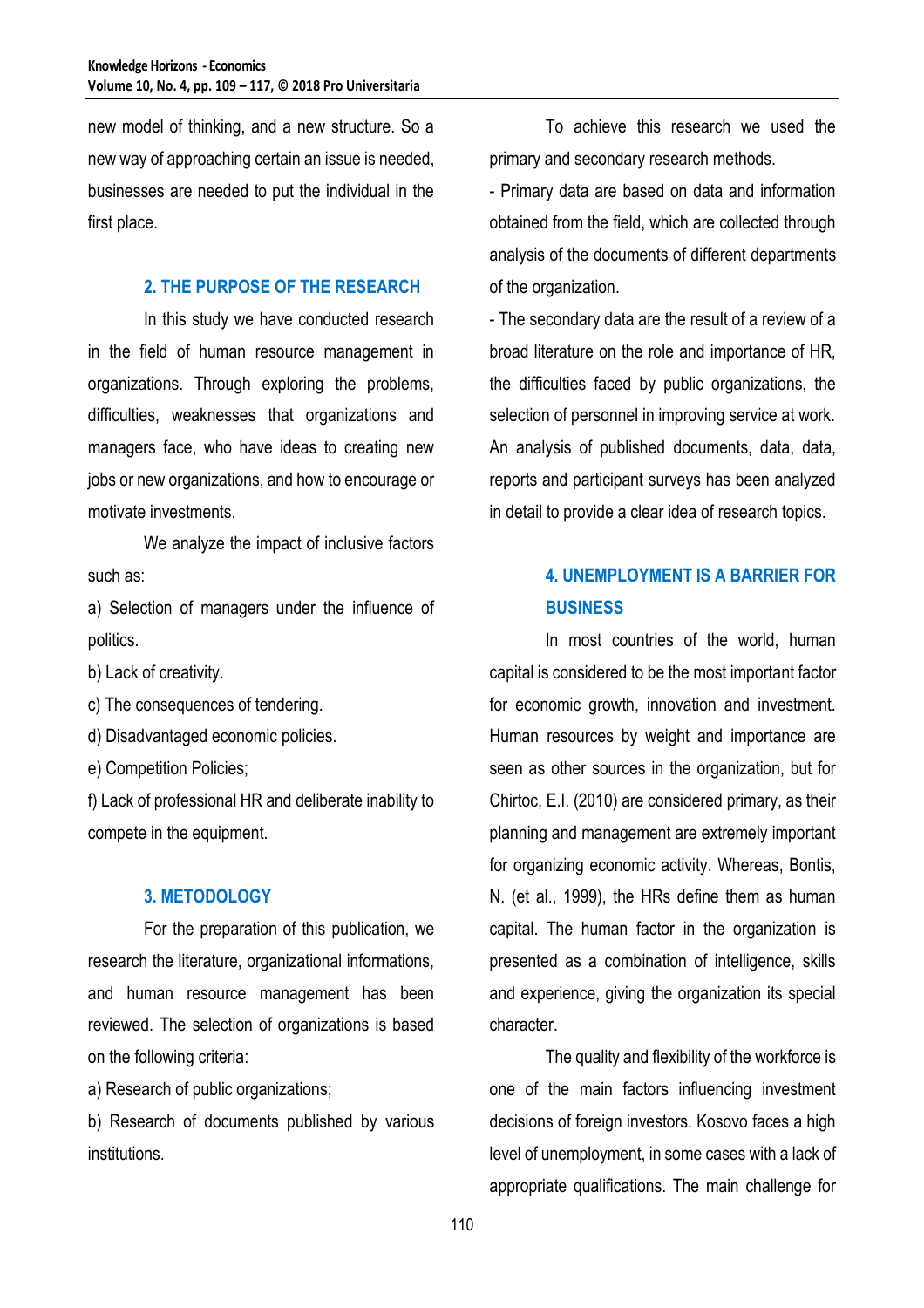the country's economy continues to be high unemployment, which directly affects the development of real businesses. Based on the current trend of economic growth and the generation of new jobs in the Kosovo economy, it can be considered that the unemployment rate is not expected to decrease considerably in the medium term (CBK, 2010).

Based on data from the Statistical Office of the Republic of Kosovo (ASK, 2010), the unemployment rate in Kosovo:

- The unemployment rate for 2014 was 35.3%

- The unemployment rate for 2015 was 32.9%.

- The unemployment rate for 2016 was 27.5% (ASK, 2015).

High unemployment is affecting:

- Reduction of purchasing power;

- In the absence of new business ideas;

- The inability of human resources to invest in their personal development;

- In opening new jobs,

- Increasing social cases;

- With negative impact on the state budget and his collection, etc.

## **5. DIFFICULTIES FACED BY PUBLIC ORGANIZATIONS**

## **5.1 Selection of managers under the influence of politics**

Mayo, A. (2001) defines human resources as human capital, which is an essential component in creating values, competencies and other skills of the workforce in the organization, thus creating competitive advantages. Whereas, Harusha, G.,

and Anamali, A. (2012), defines human resources as a very important element from this depends the success or failure of an organization. For Akbar, A. (2013), human resources require more careful attention and management than any other source in an organization.

The current practices of public organizations in Kosovo show that the independence of state-owned organization boards has been violated, although their independence is required by the principles of corporate governance of the Organization for Economic Cooperation and Development on which the law applicable to public enterprises . Failure to respect the principles of governance in the election process of the boards has resulted in the violation of the independence of the organizations and the deterioration of their efficiency and effectiveness. Political influences have been followed by the shareholder to the boards and then to the Managing Director.

A Managing Director explicitly stated during the interview "Because the Board is my employer, I have no power to stop pressures from them for political employment" (GAP, 2015). Based on interviews with officials of public organizations, at least six of the Managing Directors interviewed stated that they are members of a political party (GAP, 2015).

But, during the research of public organizations it is understood that:

• Organizations are overloaded with staff, where politics is one of the major factors that has influenced staff growth;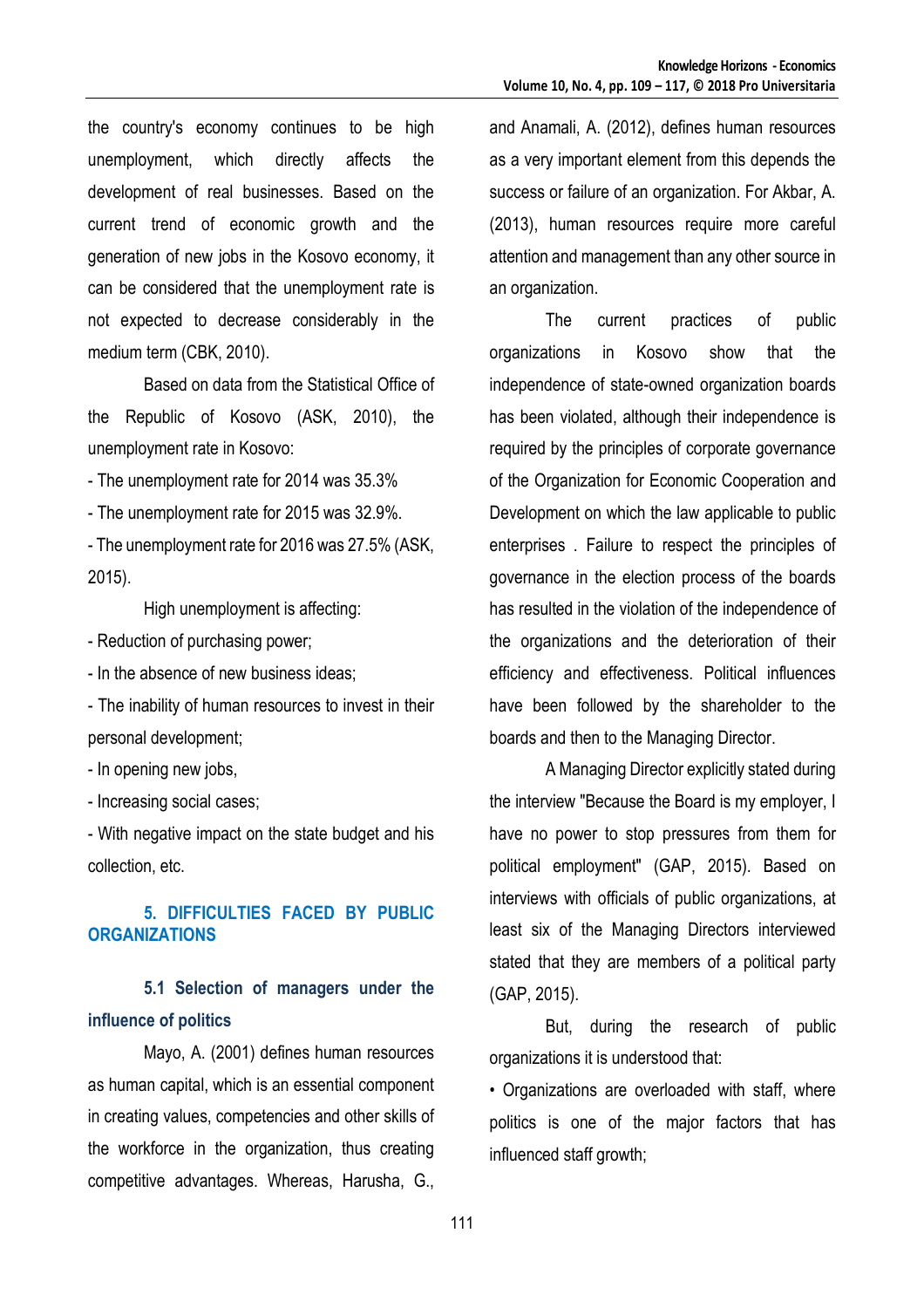• In addition to staff overload, many organizations face problems in recruiting professional staff;

• Staff motivation is lacking;

• But research also shows that within the organization there are many employees who have invested in their professional upgrading.

• The impact of policy has increased from year to year; on boards and on the election of members of the boards of directors of public organizations (Gjinovci, A., 2016).

Boselie, P. (et al., 2005), conclude that there are four important elements in human resource management: selection and recruitment, training and development, reward system and performance management. Principles which from the research show that they were not respected even by the management of public organizations.

# **5.2 Overload of public organizations with personnel**

In the EU countries, there is no big difference between public and private organizations in terms of payment, insurance, and working conditions. But in Kosovo most private organizations do not offer good working conditions. While public organizations offer much better conditions, such as payments, working conditions, etc. Therefore, employment demand in the public sector is increasingly pronounced. There are a small number of those who can be employed in the public sector anywhere from 500 to 700 workers a year. The limited number of employees in this sector affects employment policy interference. This

political interference is enabling the employment of individuals who:

• Have a lack of experience; and

• Basic education for the required level.

Employees with political ties are fast-paced in their advancement. Their involvement in managerial levels is influencing many times in:

- Reduction of the organization's value;

- Policy impact is thought to be one of the main factors influencing staff growth;

- But even in the failure of public organizations.

In order to reduce the policy impact on boards and increase the quality of board members of public organizations, it recommends that:

• To publish online evaluation methodology and biographies of candidates for board directors,

• Law on Public Organizations to Allow Recruitment Companies Involved.

• Also diversify voices in decision-making of boards, allowing the selection of one or more on-board staff as independent board members,

• Strengthen competencies and change the way EC chooses.

• Public enterprises within a short time frame create their own websites and publish the necessary documents such as: annual report, financial report, auditor's report, etc., (GAP, 2015).

Research shows that we have this number of employees in the public sector;

• The number of employees in the public sector for 2014 was 81,618;

• The number of public sector employees for 2015 was 81,777;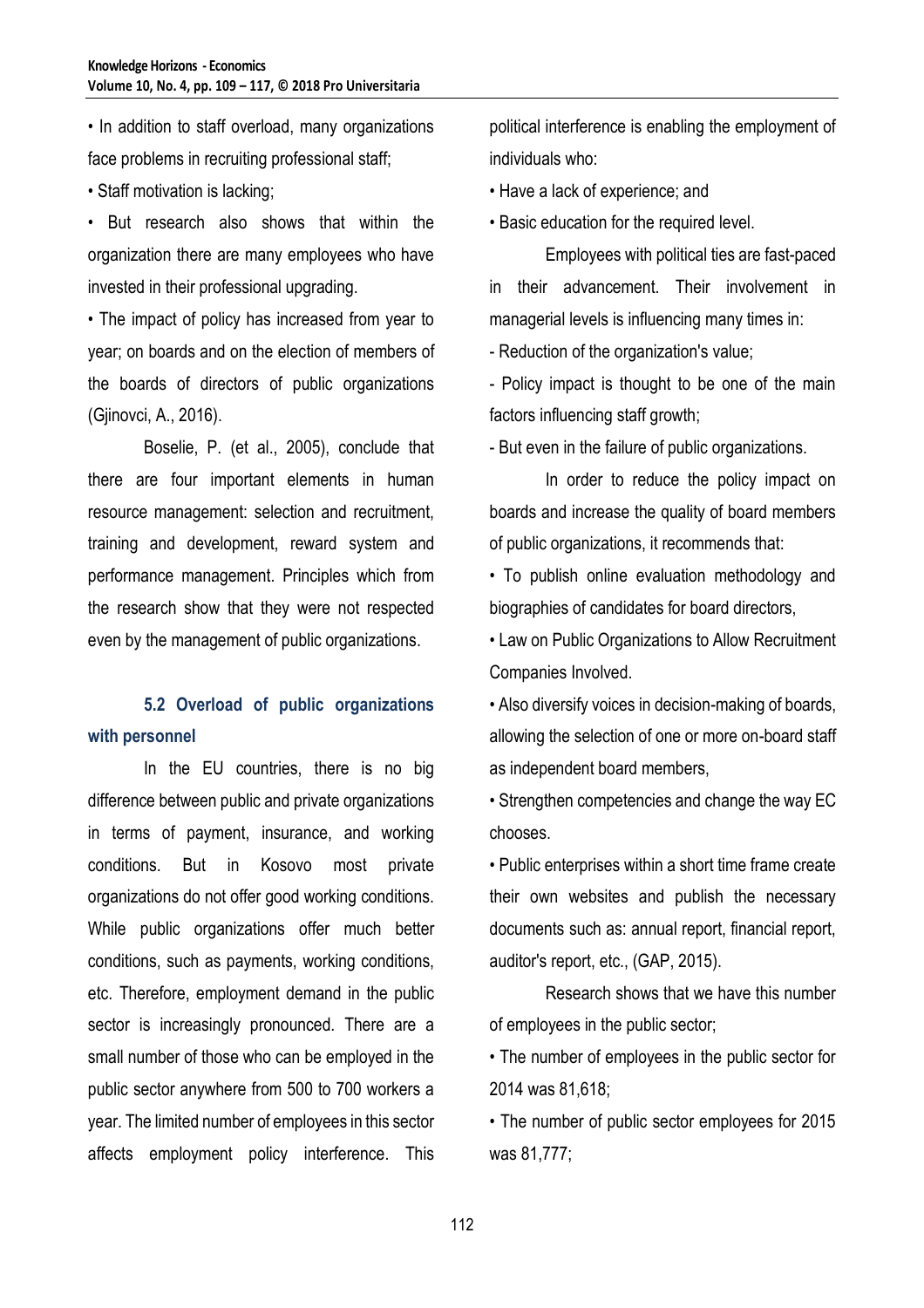• The number of public sector employees for 2016



was 81,629 persons (ESK, 2017).

*Chart 1; the number of employees in the public sector (created from author).*

It is thought that the most important factor affecting the increase in employment demand in the public sector is like working conditions, and in particular the monthly salary.

The following data represent the monthly salary in the private and public sector:

• The average net wage in the public sector for 2014 was 408€. Whereas, the average gross wage in the private sector for 2014 was 352€;

• The average gross wage in the public sector for 2015 was 441€. Meanwhile, the average gross wage in the private sector for 2015 was 354€;

• The average net wage in the public sector for 2016 was 449€. Meanwhile, the average gross wage in the private sector for 2016 was 409€ (ASK, 2017).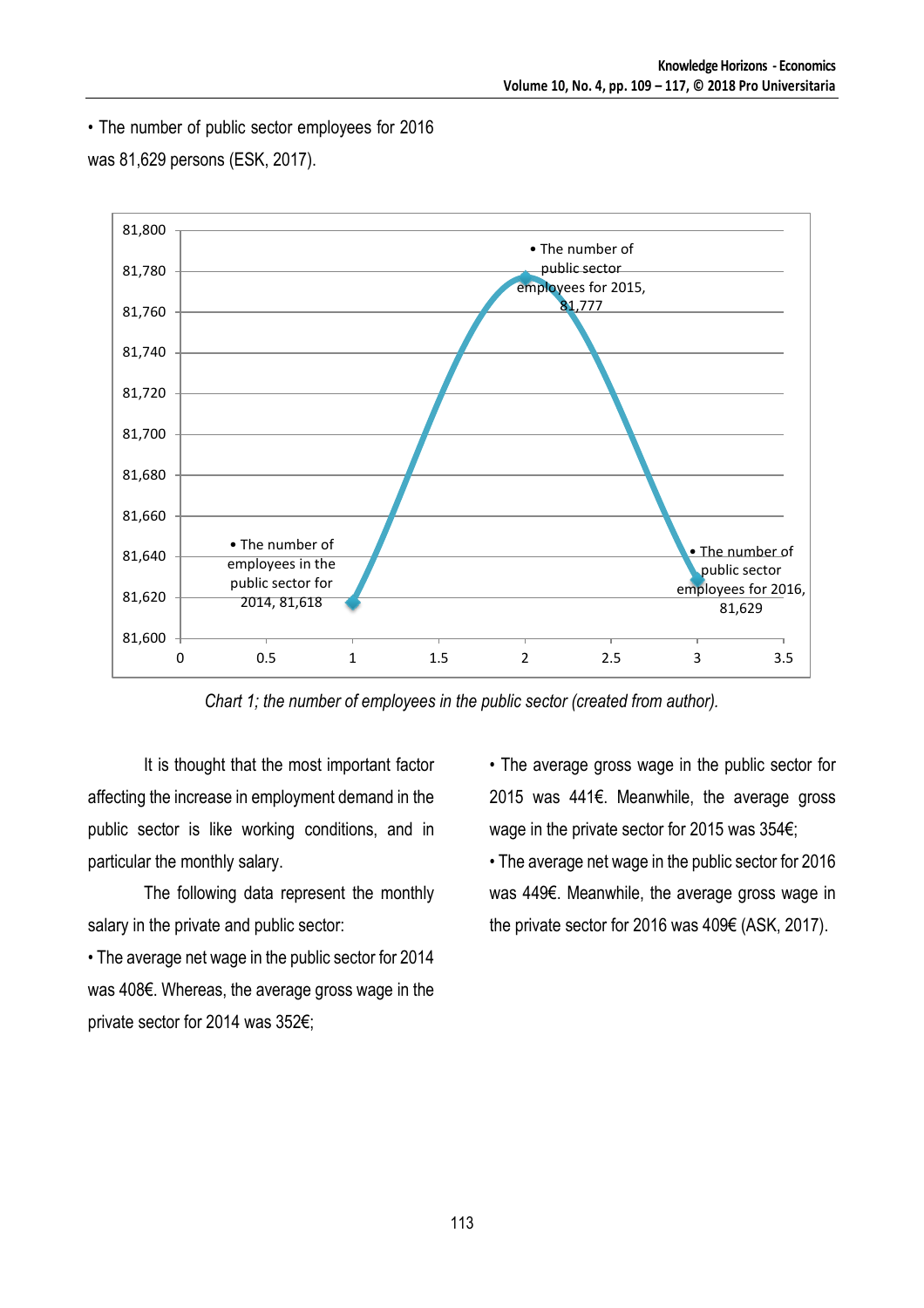

*Chart 2; the average of net wages and gross wage in public and private sector for 2014-2017 (created from author).*

### **5.3 Lack of creativity**

Lack of creativity is one of the problems that are affecting new investments. Usually investors who have ideas for investment invest in economic activities that someone has previously opened such a business. For this reason most of the investments are similar because there is no idea how to invest better or invest and be successful. There are also other obstacles for foreign investors. The idea is not just to make invitations to investors and so.

Investors should be encouraged to increase their investments and expand businesses; this will bring new investors that impact sustainable economic growth. "Investors need help; it's not enough just to bring their capital here. They need support from; the strong legal state, to solve the problems you have, and the problems solved fairly and quickly by the Kosovo judiciary. Therefore, better and better conditions need to be maintained for the continuation of their activities. For an advanced economy, state policies should be geared towards the building up of professional human resources. These people will be able to compete without any problems in the labor market, especially in the demands of foreign companies but also local ones that may be competitive in the global marketplace. The question that addressed the respondents was:

How do you support the advancement of staff on the basis of preparation, education and profession in your organization?

From interviews conducted with employees in public organizations such as Post of Kosovo and Telecom of Kosovo, we note that 90% of surveyed employees consider that their organization does not support advancement based on professional training, based on experience or education. These organizations, as well as other organizations, do not distinguish between the Bachelor, the Faculty, the Master and the PhD of the salary graduates (Gjinovci, A, 2016).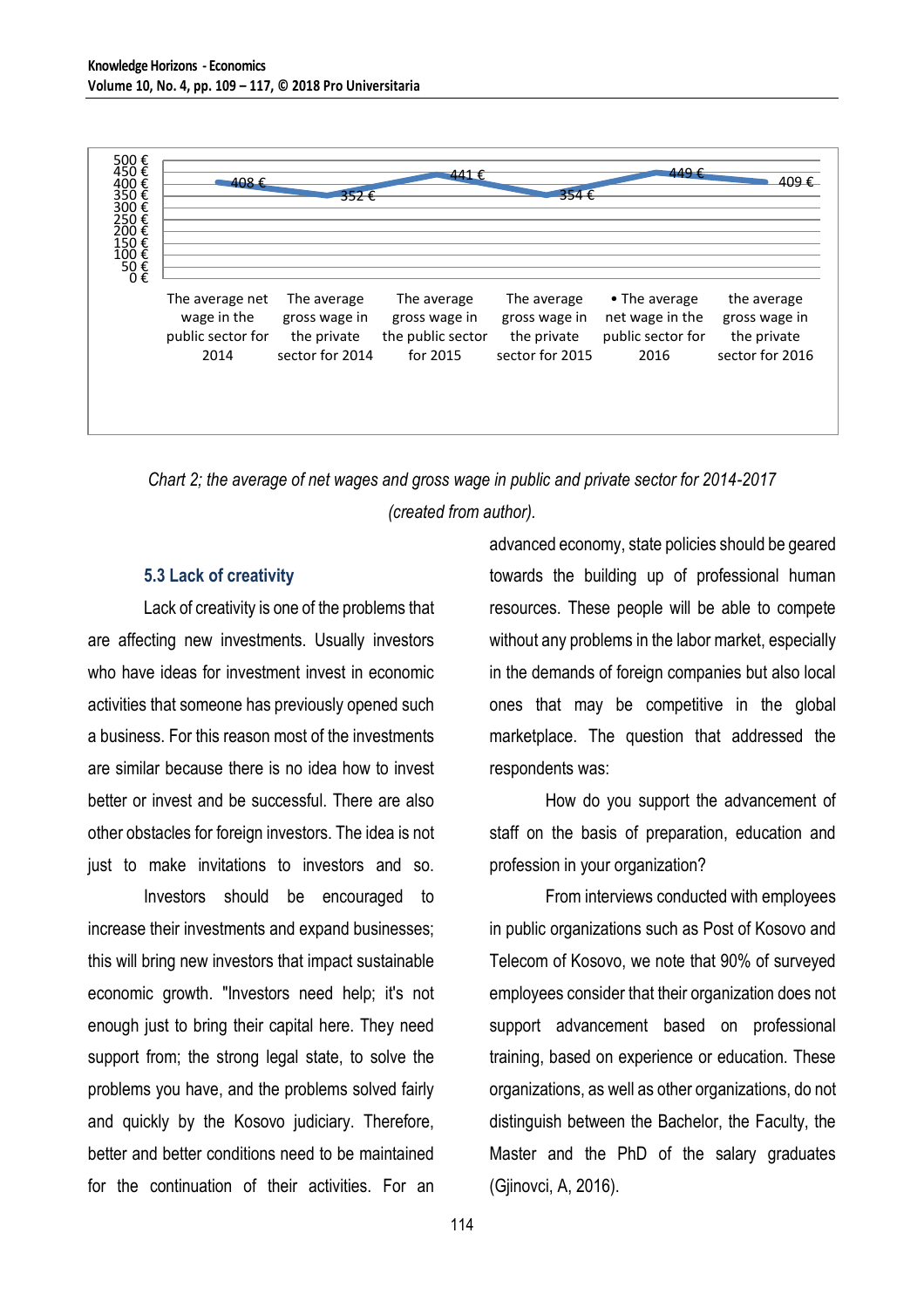Therefore, why not make it a viable dream, to work in organizations operating in the Kosovo market. The strategy will be to determine the younger generation to orientate to those professions that the market needs the most. For important labor market professionals companies are also paying more. The lack of certain profile experts is hindering local production to be more competitive. In recent years, the number of professions and the desire to study have increased considerably. But still, some professions are missing. For this reason, food organizations should take positive measures to favor and aid experts in their organizations. Especially for organizations that deal with the production of cookies, milk, chocolate, etc.

Studies conducted in some large commercial organizations like; Viva, Super Viva, Inetex, ETC, etc.

They show that many products produced on the site have higher prices and have due to high costs such as:

- The power of work,

- Kosotos of import of raw material,

- As well as other operating expenses. Therefore those products at a price appear more expensive or similar to imported ones. The similar situation is also with other products offered by neighboring countries, which apparently have the non-reserve support of the respective states.

## **5.4 Consequences of tendering privatization**

Privatization began since 2002, where many countries in the region had already completed this process. From 2002 up to today, about 587 enterprises have been privatized, some of them successful, but there are also those that have not provided the expected results. Economic affairs experts and business representatives in Kosovo estimate that privatized enterprises are constantly faced with an unfavorable business environment. Privatization in Kosovo lacks results due to foreign investment. I can not call it unsuccessful, as some organizations have been transferred and transferred to the private sector, we have investments there. Also, the number of employees in these organizations has increased, the efficiency is increased and the effect on the economy is now noticeable, but some privatized organizations have suffered their own failures and are not at all. Therefore, it is also estimated that in general the results of privatization are much smaller than the expected results, even in some transition countries privatization is considered a failure, such as the case of special privatizations (Privatization agency of Kosovo, 2012) . It is known that the state is not a good entrepreneur, and on the other hand, if privatization is the purpose of the activity, obtaining information about the economic situation of the organization needs to be clear and contain at least the following elements as:

• What is the profit that has so far been realized in the organization?

• How much effort has been made?

### **6. CONCLUSIONS**

Independence and advancement of the public sector can be achieved by: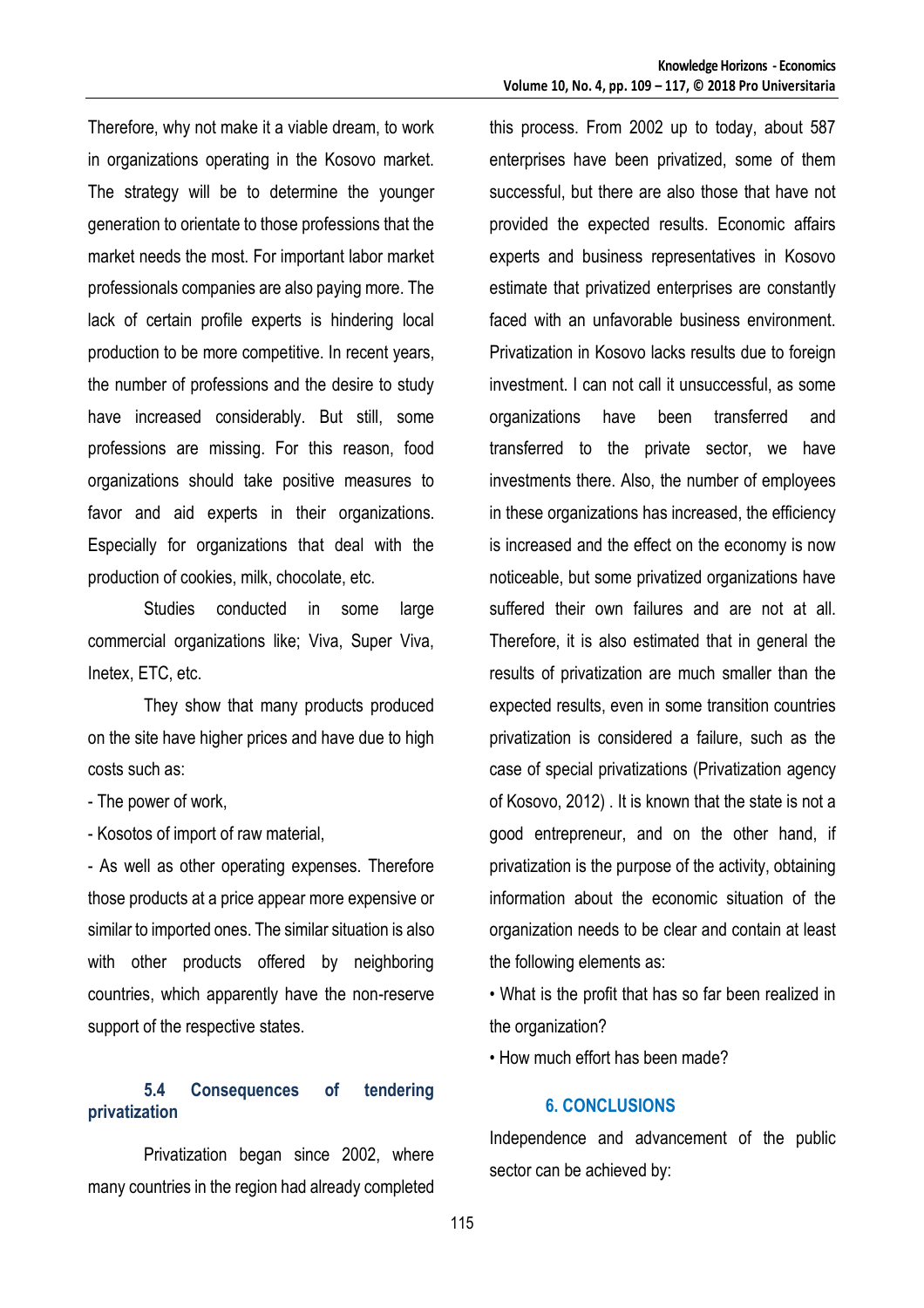• Increased employee accountability;

• Bypassing or bypassing indirect and political influences.

The indirect impacts on employment are creating political dependence, which is then being tried to return to certain favors.

Therefore, public sector employment is based on certain criteria:

- Considering vocational training;
- Based on the human resources experience; and
- In the results so far in the positions held.

The research shows that in many cases during the process of recruiting candidates, the specified human resource criteria are not met.

Also during the research of public organizations it is understood that:

• Organizations are overloaded with staff, where politics is one of the major factors that has influenced staff growth;

• In addition to staff overload, many organizations face problems in recruiting professional staff;

• Staff motivation is lacking;

• But research also shows that within the organization there are many employees who have invested in their professional upgrading.

From year to year, the impact of politics has increased; on board and on election of board members of public organizations The public administration reform is not only a government responsibility, but it is also the responsibility of involving civil society in the monitoring process.

### **BIBLIOGRAPHY**

- Akbari, A., (2013)," Signficance of human resource management in organizations; Linking global practices with local perspective", International Refereed Research Journal, Vol.– IV, Issue–1, January 2013, f. 78-88.
- Agency of statistisks Kosovo, ASK, 2010.
- Agency of statistisks Kosovo, ASK (2017), Statistical Yearbook of the Republic of Kosovo, The Republic of Kosovo, Prishtinë, 2017, f:15- 155.
- Agency of statistisks Kosovo, ASK (2014), Statistical Yearbook of the Republic of Kosovo, The Republic of Kosovo, Prishtinë.
- Boselie, P. Dietz G. Paauwe, and Boon, C. (2005), "Commonalities and contradictions in research on human resource management and performance". Human Resource Management Journal, 15(3), f.67 - 94.
- Bontis, N, Dragonetti, N C, Jacobsen, K and Roos, G., (1999), "The knowledge toolbox: a review of the tools available to measure and manage intangible resources". European Management Journal, 17(4), f-391–402.
- Chirtoc Elena Irena (2010), 'The Importance of Human Resources on Romania´s Labor Market", Annals of the University of Petroşani, Economics, 10 (1), f. 51-58.
- Mayo, A. (2001), The Human Value of the Enterprise: Valuing people as assets – monitoring, measuring, managing. London: Nicolas Brealey.
- Harusha, G. and Anamali A. (2012), "The importance of the human reseorces